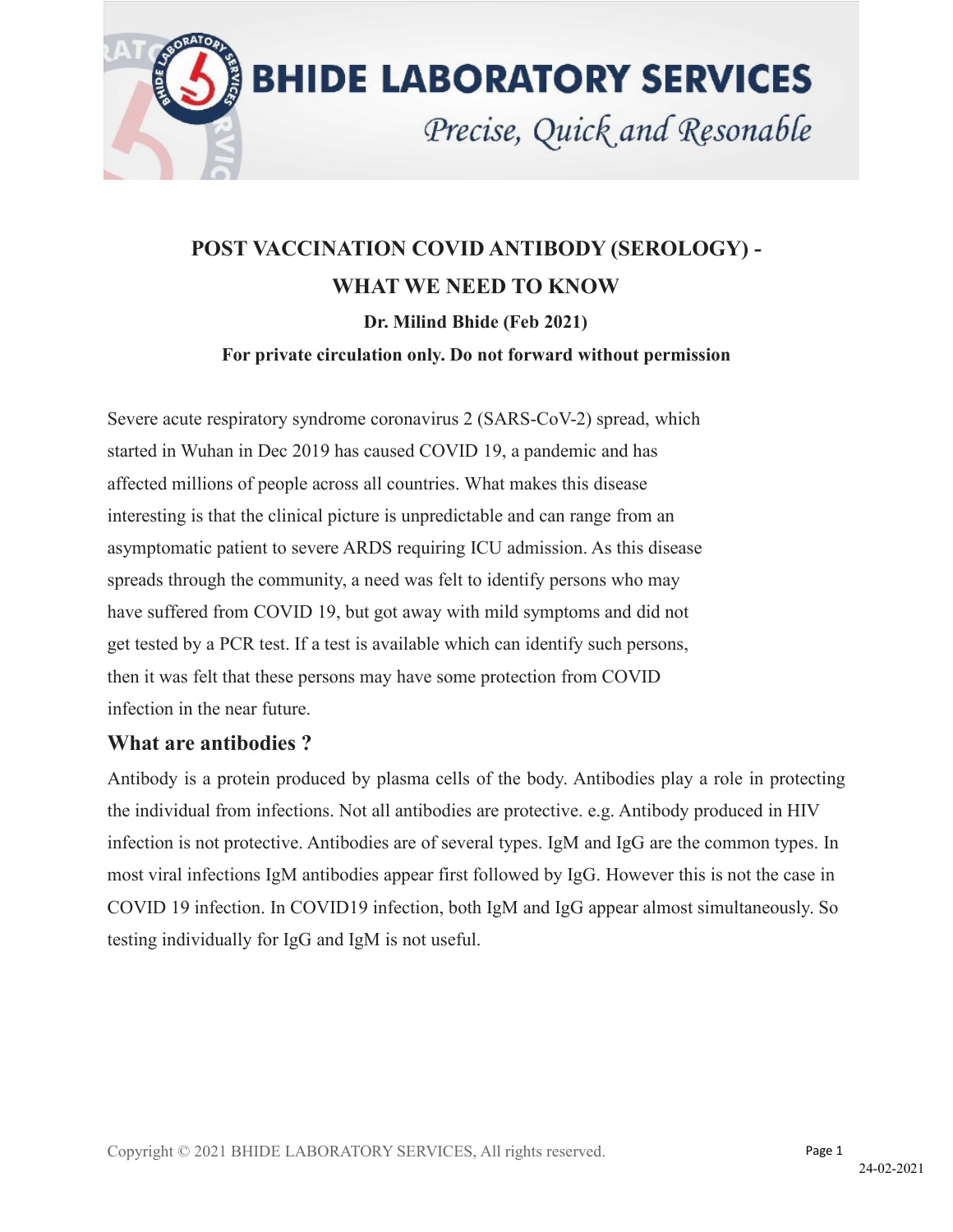

Sethuraman, N. et al. (2020). JAMA. Published online May 06, 2020. doi:10.1001/jama.2020.8259.

## **What is the role of antibodies in COVID 19 infection ?**

In most viral infections, antibodies are produced by  $\overline{B}$  lymphocytes along with activated  $\overline{T}$ lymphocytes. Infection with SARS CoV-2 is associated with formation of antibodies directed against various proteins of the virus. These antibodies appear by 14-21 days after infection in most persons. There can be a delay or absence of antibodies in immuno compromised or even in some healthy persons. The exact role of antibodies and T lymphocytes in immunity to SARSCoV- 2 is still not clear.

## **Are these antibodies protective ?**

The Corona virus enters the body by attaching itself to the ACE2 receptor on the cell surface. The ACE receptor is present in the respiratory tract and hence this is the primary mode of entry of the virus into the body. The virus has a Spike protein (S protein) which doesthe work of attaching itself to the ACE receptor. Actually the spike protein is a very large glycoprotein molecule. A small part of this protein called as RECEPTOR BINDING DOMAIN (RBD) is responsible for this attachment. It has been postulated that antibody to this RBD will neutralize the virus and offer protection.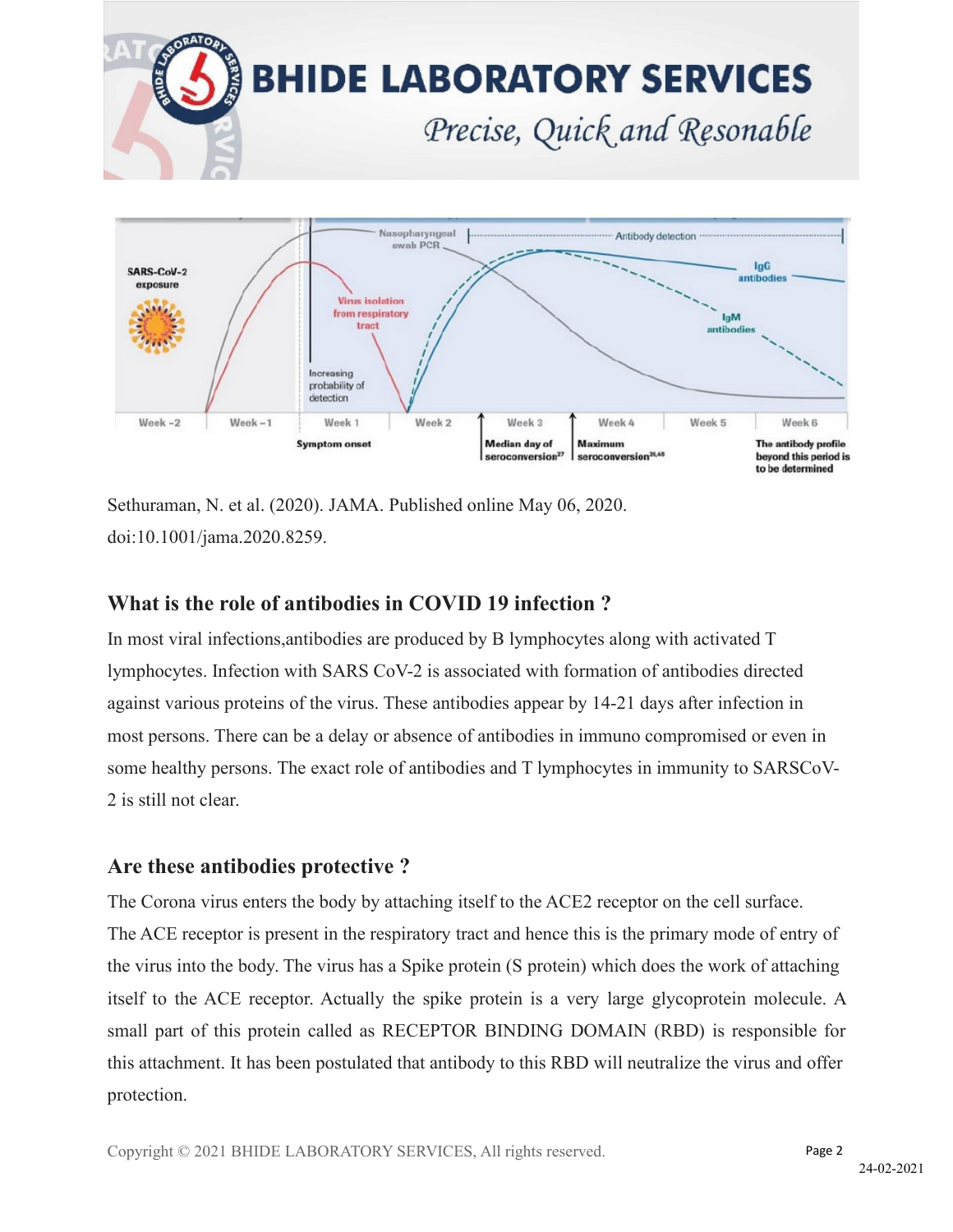

Vaccine development is aimed at producing Cell mediated immunity and Humoral

(Antibody) based immunity against the Spike protein and RBD in particular so that the entry of the virus into the cell can be prevented.This is the basis on which most vaccines have been designed.



The RBD protein and S2 region of the Spike protein are critical for entry of the virus in to the cell.Currently available vaccine and those under development have targeted the RBD and S2 region of the spike protein.

# **What is the COVID antibody tests and what does it detect ?**

Antibodies may be directed against the following proteins of the virus. NUCLEOPROTEIN (N) SPIKE PROTEIN (S) MEMBRANE PROTEIN (M)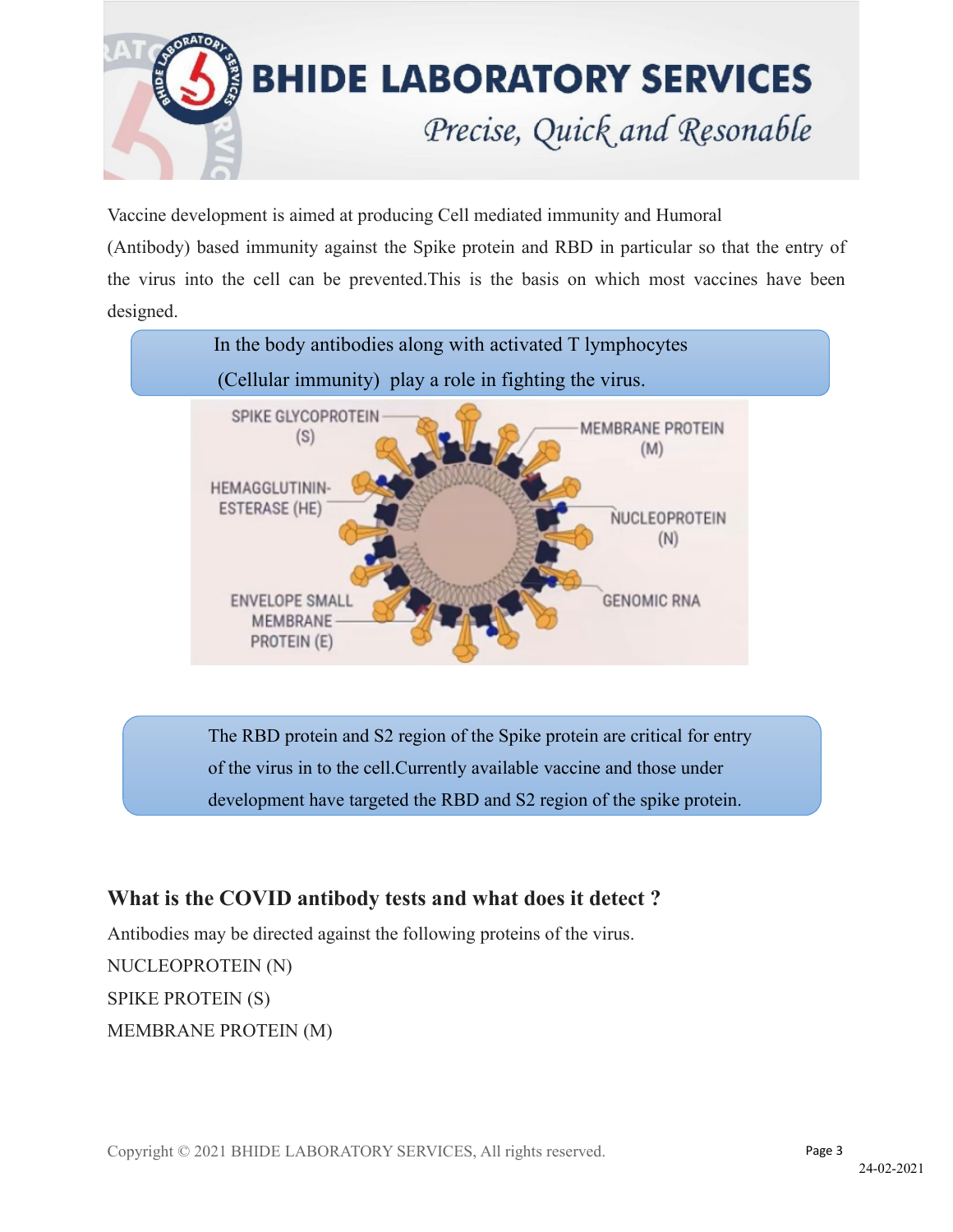

Antibody directed against RBD (receptor binding domain) a small part of the Spike protein are presumed to be protective

| Antibody to N protein | Detected after Natural infection                            |
|-----------------------|-------------------------------------------------------------|
|                       | Antibody to N protein will be absent after vaccination with |
|                       | <b>Covishield or Pfizer vaccine</b>                         |
|                       |                                                             |
| Antibody to S protein | Detected after natural infection                            |
|                       | Detected after Covishield, Pfizer Vaccine                   |

## **What is the ideal time to do COVID SPIKE antibody testsafter vaccination ?**

A small study that we have done in our staff members who took vaccine we found that antibodies were detectable in some individuals 15 days after Covishield vaccine. However as the vaccine is supposed to be taken in 2 doses, the recommendation is testing for Spike antibody 3-4 weeks after the second dose.

> Antibody response will differ between individuals. Some having low titres to some having very high titres.

## **Does a positive antibody test mean that the person is immune to infection ?**

We have only experimental data as of now (Feb2021). Samples having Spike antibody levels in high titre have shown inhibition of the virus in the lab. Whether this translates into immunity and protection in the patient is not yet known. Initial reports have shown that vaccines decrease incidence of hospitalization and severe disease.